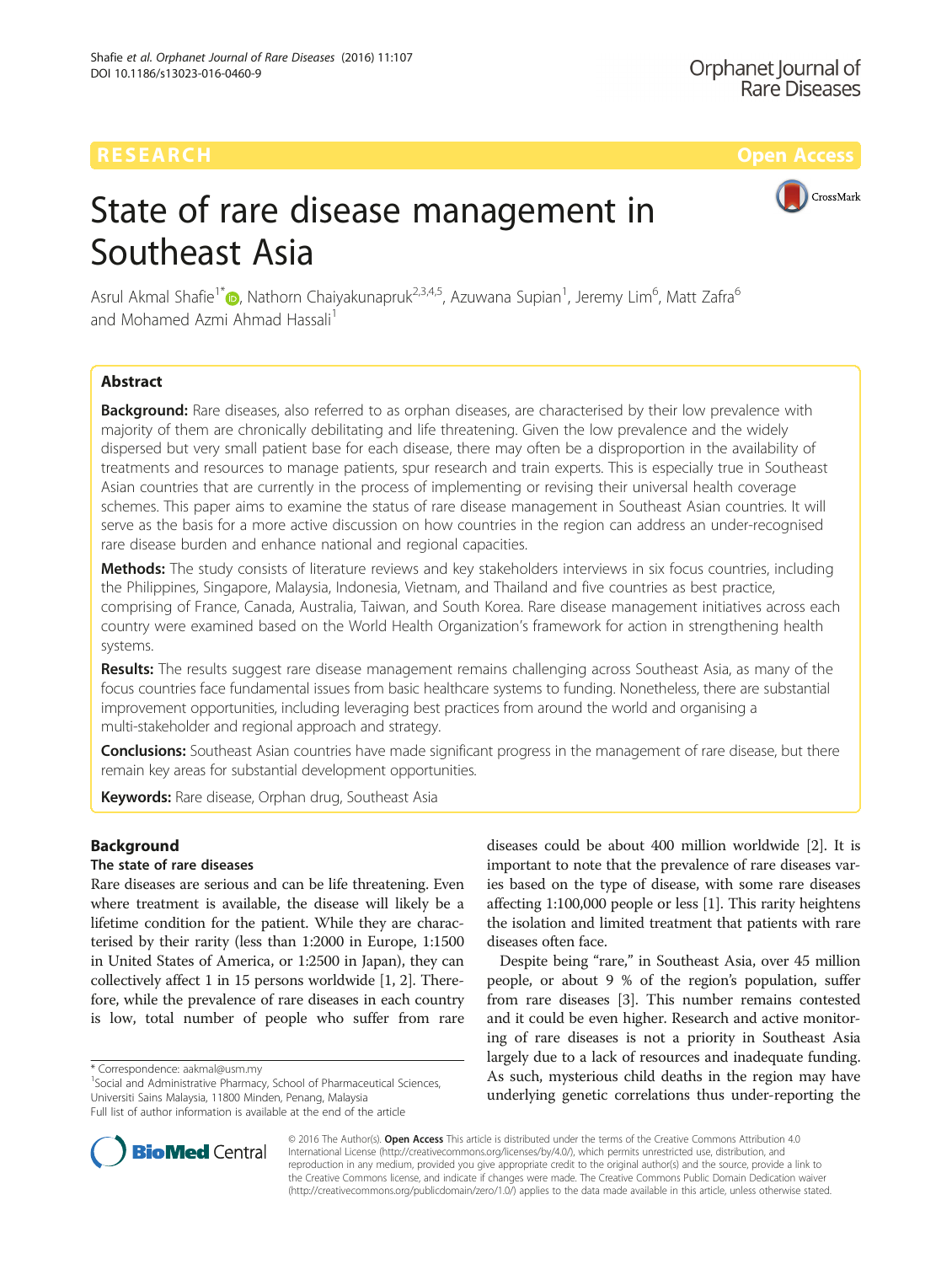true burden of disease. Out of the eight thousand rare diseases currently characterised in the world, it is likely that several of these rare diseases occur more regularly amongst Southeast Asian populations. For example, Moyamoya disease, which is recognised as a global pathology predominantly affecting children and young adults, is largely present amongst Asian ethnicities [\[4](#page-9-0)]. Given the lack of epidemiological data, rare disease landscape and management remain unclear throughout the region. While Southeast Asian countries have made noticeable progress towards universal health care coverage, the focus has been on primary preventive care and acute care [\[5](#page-10-0)]. Consequently, funding for rare disease research and treatments remains a central challenge.

# Rarity of diseases limits understanding and appropriate healthcare provision

Due to the limited number of individuals affected by a rare disease, there is lack of experience in managing rare diseases within the local community. Many cases unfortunately result in initial misdiagnosis or failure to diagnose, inadequate treatments, or lack of available treatments [[6](#page-10-0)]. Moreover, without intervention or incentive by the regulatory bodies, pharmaceutical industry may not have the economic motivations to develop treatment for rare diseases given the high cost and small patient base. As such, due to their largely neglected status, pharmaceutical treatments for rare disease t are also call as "orphan drugs." Because orphan drugs can be expensive and low on public health priority (low prevalence), they were often not reimbursable through public fund. Hence, patients with rare diseases may appear marginalised as most of the funding for their treatment may come from out of pocket, public-private partnerships, charitable organisations, and industry groups (patient assistance programmes) [[7](#page-10-0)]. Moreover, due to the limited understanding and medicinal support, patients may often feel socially and psychologically isolated [\[6](#page-10-0)].

# Progress in public awareness and investment opportunities

Public awareness and investment opportunities for rare diseases have increased in recent decades, largely because of work done by patient support groups and The Orphan Drug Act in 1983 in the United States. The Orphan Drug Act creates financial incentives for the research and production of orphan drugs, including tax incentives, patent protections, and clinical research subsidies [\[8\]](#page-10-0). Following this enactment, there was a noticeable increase in the number of designated and approved orphan drug by U.S. Food and Drug Administration every decade; from year 1983 (2), 1993 (90), 2003 (238) until 2013 (439) [[9](#page-10-0)]. Continued efforts from the United States spurred the Rare Diseases Act in 2002, establishing an Office of Rare Diseases as a federal entity and increasing national research

and investment in the development of diagnostics and treatments for patients with rare diseases [[10\]](#page-10-0). Other countries have followed suite by introducing their own legislation recognising orphan drugs in the past two decades, including Singapore (1991), Japan (1993), Australia (1997), Taiwan (2000), Europe (2002) and South Korea (2003). Despite the progress of orphan drugs and rare disease legislation in some of the countries, disparities remain in the availability of effective treatment for rare diseases globally due to the lack of scientific knowledge and financial incentives. Hence, one of the central suggestions by the World Health Organization in the recent Priority Medicines Report 2013 is to prioritize orphan drugs, by developing new mechanisms to promote the development of basic rare disease research into important treatments [[2\]](#page-9-0).

Given the current environment and complexities, the need to understand rare diseases in Southeast Asia is imperative in order to offer suggestions on how the region can better tackle rare diseases and potentially improve healthcare on both a country and regional level.

# Method

# Study setting

In this report, we will review the state of rare disease management in Southeast Asia around several key themes and benchmark them against best practice countries. We have chosen to focus on the six major countries of Southeast Asia: the Philippines, Singapore, Malaysia, Indonesia, Vietnam, and Thailand. These countries were specifically selected on the grounds of economic development, fairly developed national health programmes, and a capacity for regional cooperation and openness. As best practice countries, we have reviewed corresponding rare disease management in five countries: France, Canada, Australia, Taiwan, and South Korea. We have designated these countries as best practice, as key opinion leaders most frequently referenced them and their experience were widely reported in existing literature.

# Data sources

We used multiple sources to obtain relevant information related to rare diseases according to the selected themes. We employed the World Health Organization's framework for action in strengthening health systems within which to review the status of rare disease management in the focus countries [[11](#page-10-0)]. To supplement the World Health Organization's evaluation, we reviewed key literature and conducted stakeholder interviews with clinicians, policymakers, advocacy groups, and pharmaceutical experts. The primary and secondary research identified six core themes that were used as criteria for evaluation across the focus geographies and best practice countries.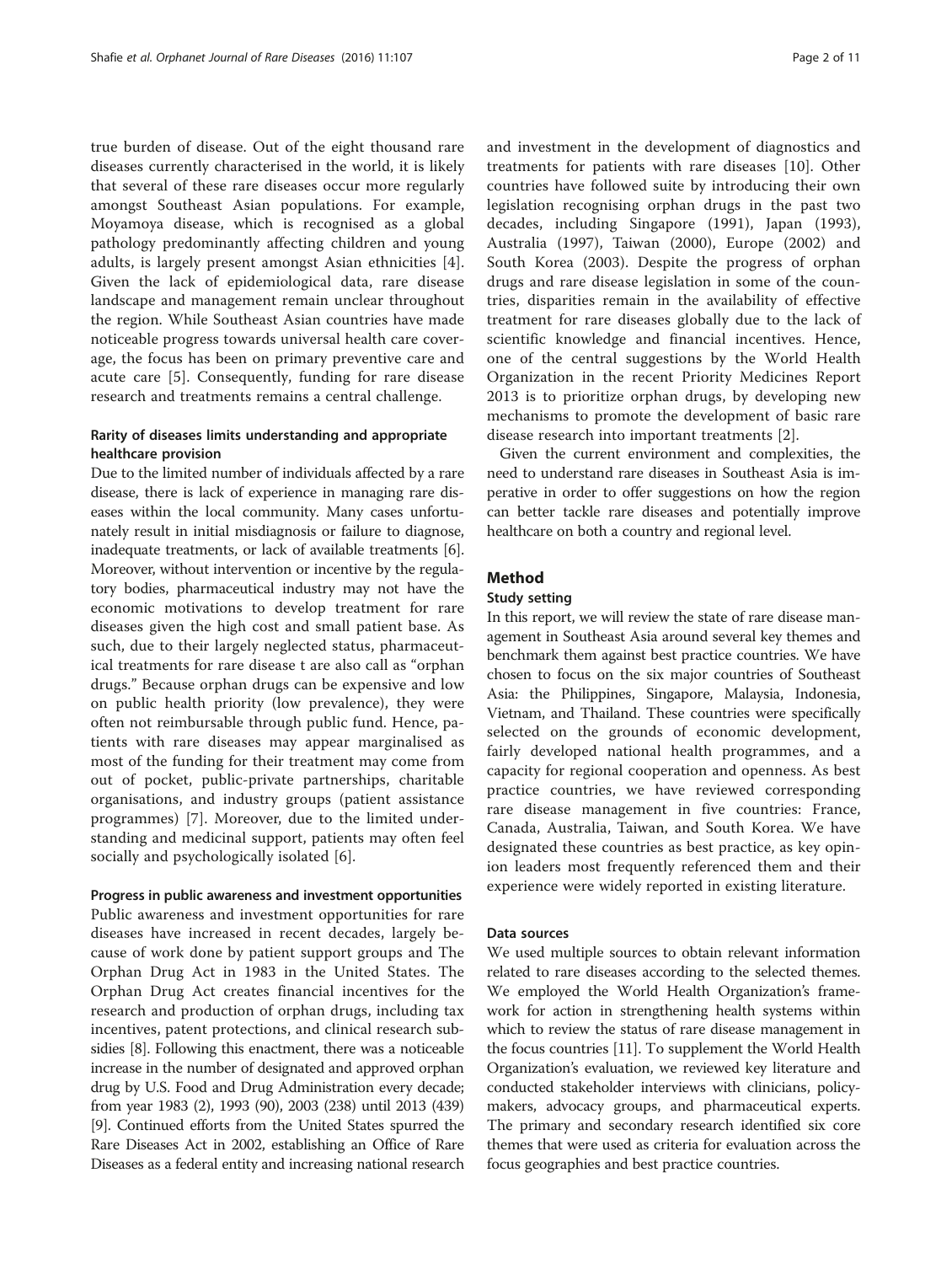A comprehensive literature review was performed in June 2014 using electronic databases (PubMed, Google Scholar), published policy documents, and Ministry of Health websites using directed search requests. In addition, supplementary themes were also explored on the management and regulatory requirements of orphan drugs in target benchmark countries. Key opinion leaders were identified through government channels and expert connections. This group included clinicians, policymakers, advocacy groups, and industry leaders. They were consulted using a semi-structured interview approach to improve the understanding of local and regional rare disease issues. The semi-structured interview guide focused on four main issues: i) governance: definition, national strategy or plans, physicians' involvement, research on rare disease; ii) access: access for the treatment and orphan drugs, support programmes, public awareness; iii) infrastructure: clinical practice guidelines of rare disease, patient registries, neonatal screening programmes, and centre of expertise; and iv) opportunities: training, capacity-building projects, support group, and any strategies suggested.

## Analysis

Information was extracted according to six themes. These themes were used as anchors to identify and assess the national initiatives of rare diseases in the six Southeast Asian geographies as well as the best practice countries. The assessment criteria included:

- 1. Healthcare system
- 2. Governance
- 3. Patient advocacy and rare disease awareness
- 4. Clinical expertise and patient management
- 5. Funding
- 6. New-born screening of rare diseases

Additional insights were captured from the comprehensive literature reviews and interviews of key opinion leaders. The results are presented in Table [1](#page-3-0) and discussed in further detail in the following section.

# Results

In general, the six focus countries in Southeast Asia have made healthy progress towards rare disease management. However, the progress differs widely across the themes and region (Table [1\)](#page-3-0). For example, Singapore has a mature health system and several disease awareness initiatives but limited rare disease legislation or funding. On the other hand, the Philippines falls short relative to its peers in terms of health capacity and health expenditure, but it is the first country in the region to introduce a national strategy specifically for rare disease management.

In the following, we observe the results for each theme, highlighting countries' progress and shortcomings.

## Healthcare system

The effectiveness of a country's healthcare system is considered an important factor for successful development of rare disease management. An effective healthcare system establishes strong foundations for healthcare capacities, capabilities, and budgetary decisions in a country. The six focus geographies differ significantly in their provision of health capabilities and financing, in large part driven by the heterogeneity of economic systems across the region. Singapore has the highest GDP per capita (USD 54,007), health care expenditure (USD 2426), and out-of-pocket expenditure (58.6 %) [\[11\]](#page-10-0). This translates to a relatively comprehensive health care coverage for their citizens, low infant mortality rate (1.8 per 1000 live births), and a life expectancy of 82 years. In contrast, Vietnam has the lowest GDP per capita (USD 1775), low health expenditure per capita (USD 103), and a high mortality rate (19.5 per 1000 live births). While economic prosperity may be a strong indicator for a country's healthcare system, it may be a fallacy that countries must attain economic prosperity before addressing the challenge of rare diseases. Taiwan and South Korea were not top tier income nations before comprehensive support was implemented for rare diseases, a trend apparently replicated in Southeast Asia. Malaysia and the Philippines both have lower GDP per capita (USD 10,440 and USD 2588, respectively) and health care expenditure per capita (USD 119 and USD 410, respectively), however, they either have a rare disease national plan (the Philippines) or are in the process of drafting one (Malaysia).

In addition to the healthcare capacity, the region is also characterised by a range of different healthcare financing schemes with various degree of the potentially catastrophic out-of-pocket payments. Singapore recorded the highest out-of-pocket expenditure (58.6 % of total expenditure on health) for health care while Thailand is the least (13.1 %). However, most of the countries have made significant progress in reducing out-of-pocket health spending. This progress has been analogous with most countries reviewing and strengthening their universal healthcare coverage.

While a country's financing method and total spending are not by themselves indicators of better health outcomes or achievements in rare disease legislation, it is certainly an important factor that underscores how much attention can be given to rare diseases, assuming other health crises have been sufficiently addressed.

# Governance

Effective governance is another important factor for rare disease management, as it can guide a country's national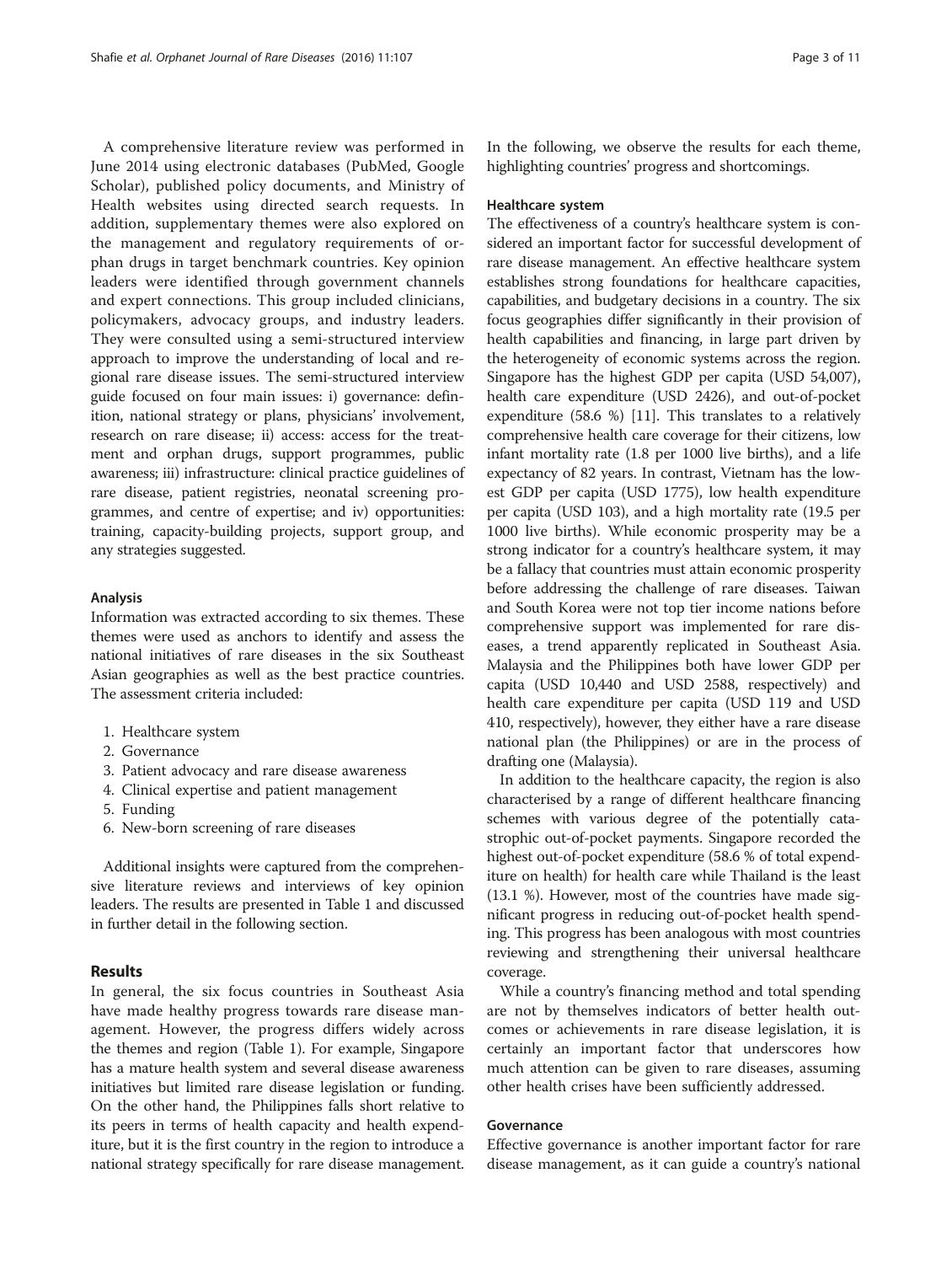<span id="page-3-0"></span>

|  |  | Table 1 National initiatives to support rare diseases and access to orphan drugs |  |
|--|--|----------------------------------------------------------------------------------|--|
|  |  |                                                                                  |  |

|                       | Indicator                                                              | Philippines                           | Singapore                             | Malaysia                                                    | Indonesia Vietnam |                | Thailand                              |
|-----------------------|------------------------------------------------------------------------|---------------------------------------|---------------------------------------|-------------------------------------------------------------|-------------------|----------------|---------------------------------------|
| Health system         | GDP per capita (USD)                                                   | 2,588                                 | 54,007                                | 10,440                                                      | 3,551             | 1,755          | 5,480                                 |
|                       | Health expenditure per capita (USD)                                    | 119                                   | 2,426                                 | 410                                                         | 108               | 103            | 215                                   |
|                       | Total health expenditure (% of GDP)                                    | 4.6                                   | 4.7                                   | 3.9                                                         | 3.0               | 6.6            | 3.9                                   |
|                       | Health coverage (%) [37]                                               | 76                                    | 100                                   | 100                                                         | 48                | 55             | 98                                    |
|                       | Out of pocket health expenditure (% of total<br>expenditure on health) | 52.0                                  | 58.6                                  | 35.6                                                        | 45.3              | 48.8           | 13.1                                  |
|                       | Life expectancy at birth (years) [40]                                  | 69                                    | 82                                    | 75                                                          | 70                | 73             | 75                                    |
|                       | Mortality rate, infant (per 1,000 live births) [40]                    | 22                                    | 1.8                                   | $\overline{7}$                                              | 32                | 16             | 11                                    |
| Governance            | Presence of national strategy                                          | Yes                                   | No                                    | In progress                                                 | No                | No             | No                                    |
|                       | Definition of rare disease                                             | Yes                                   | Yes                                   | Yes                                                         | No                | No             | No                                    |
|                       | Comprehensive rare disease legislation                                 | Yes (2015)                            | <b>No</b>                             | <b>No</b>                                                   | <b>No</b>         | <b>No</b>      | <b>No</b>                             |
|                       | Orphan drug act/ legislation                                           | Pending approval                      | Yes (1991)                            | <b>No</b>                                                   | <b>No</b>         | <b>No</b>      | <b>No</b>                             |
| Awareness             | Patient support/advocacy groups                                        | PSOD                                  | <b>RDSS</b>                           | MLDS, MMA, MRDS                                             | No                | NPH RD<br>club | Genetic LSD Foundation                |
|                       | Patient support group activity                                         | Yes<br>(since 2010)                   | Yes<br>(since 2013)                   | Yes<br>(since 2010)                                         | No                | Yes            | Yes<br>(since 2013) (since 2011)      |
|                       | Media attention (Based on Factiva<br>search from 2009-2015)            | 72 articles                           | 48 articles                           | 33 articles                                                 | 13<br>articles    | 26 articles    | 12 articles                           |
| Clinical<br>expertise | Presence of patient registries                                         | Largely institution specific          |                                       |                                                             | No                | <b>No</b>      | Planned, LSD diseases                 |
|                       | Presence of centre of expertise                                        | Yes $(1)$                             | Yes $(2)$                             | Yes $(3)$                                                   | No                | Yes $(1)$      | Yes $(2)$                             |
|                       | Presence of national guidelines for treatment                          | No                                    | No                                    | No                                                          | No                | <b>No</b>      | No                                    |
|                       | Professional societies to support specialist                           | No                                    | No                                    | Limited                                                     | No                | No             | No                                    |
| Funding               | Government funding for rare disease treatments                         | Limited                               | Limited                               | Limited                                                     | No                | <b>No</b>      | Limited                               |
|                       | Government funding for rare disease research                           | No.                                   | Yes                                   | No                                                          | No                | No             | No                                    |
|                       | Non-government access to rare disease<br>treatment                     | Some charitable and<br>industry funds | Some charitable and<br>industry funds | Some charitable and<br>industry funds, employer<br>benefits | No                | No             | Some charitable and<br>industry funds |
| New born<br>screening | National neonatal screening programs                                   | Yes                                   | Yes                                   | Yes                                                         | <b>No</b>         | Yes            | Yes                                   |
|                       | Percentage of new born screened                                        | 28 %                                  | 100 %                                 | >95%                                                        | <1%               | 31 %           | >97%                                  |
|                       | Source of payment for the new born screening                           | OOP/insurance                         | OOP (40 %)                            | Gov./OOP                                                    | OOP               | Government     |                                       |

Abbreviations: OOP Out of Pocket, Gov Government, PSOD Philippine Society for Orphan Disorders, RDSS Rare Disorders Society (Singapore), MLDA Malaysia Lysosomal Diseases Association, MMA Malaysian Medical Association, MRDS Malaysian Rare Disorders Society, NPH RD National Pediatric Hospital (rare disease), LSD Lysosomal storage diseases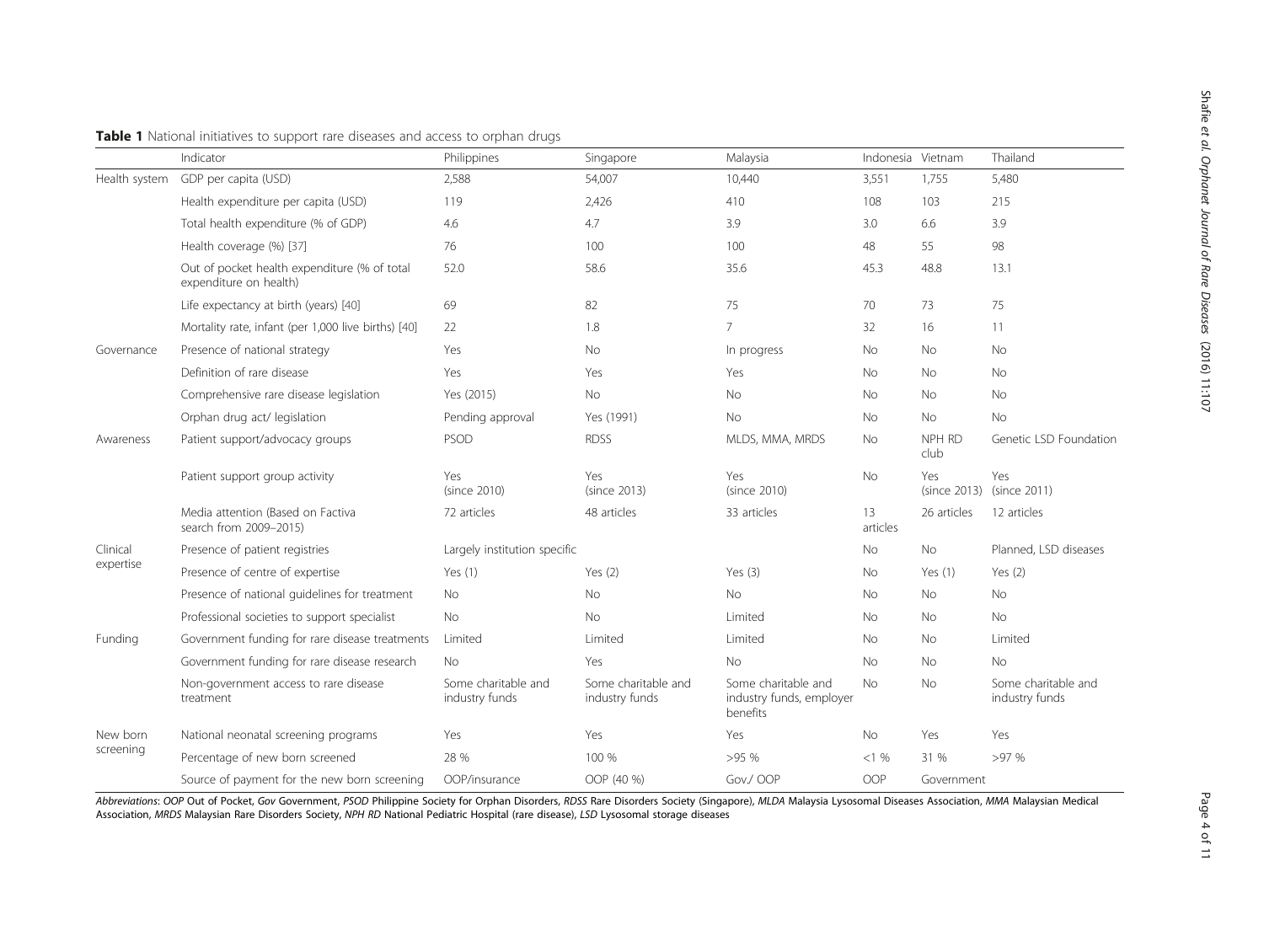strategy and create legislation for rare diseases and orphan drugs. On this criterion, there are marked differences among the six focus countries.

In the region, only the Philippines has a national strategy specifically for rare disease management. The Rare Disease Act of the Philippines was approved in September 2015, covering many key elements including rare diseases, orphan drugs, patients' care, registry, research and development, information sharing, and screenings [\[12](#page-10-0)]. Most importantly, the act categorises patients with rare diseases as 'persons with disability,' thus allowing patients to benefit from the statutory benefits provided for in the Republic Act 9442, including discounts on healthcare services and medicines [[13](#page-10-0)].

Other countries are gently advancing their rare disease strategies as well. Malaysia is in the process of developing a national framework for rare disease management. It is currently creating this framework through coordinating national activity, promoting multidisciplinary clinical care of patients and improving on-time diagnosis and treatment. This initiative comes after the government included orphan drugs as one of the elements of the National Medicine Policy in 2012 [\[14](#page-10-0)]. Similarly, Singapore adopted the Orphan Drug Act in 1991, expanding drug management by creating a legal framework and promoting the supply of orphan drugs [\[15](#page-10-0)]. However, Singapore did not include any financial incentives or additional support for patients, largely due to budgetary concerns.

While transitioning from middle-income status in 2000, Taiwan enacted the Rare Disease and Orphan Act. The act included financial subsidies and exclusive marketing rights for orphan drugs for 10 years [\[16](#page-10-0)]. Ten years after implementing the act, the Taiwanese government officially approved 184 rare diseases with 74 orphan drugs and 40 special nutrients. The number of rare disease patients had also increased from about 4200 people (2004) to more than 6000 people (2011). Moreover, all Taiwanese rare disease sufferers are eligible to get at least 70 % reimbursement on orphan drugs, whereas low-income citizens can receive 100 % reimbursement [[17\]](#page-10-0). This made Taiwan as one of the best practice model of comprehensive rare disease management governance.

Effective governance is critical to the development of rare disease management; however, it is important to underline that the government is not the only key player in pushing forward a strategy for rare disease management. In the Philippines, the Rare Disease Act approved in September 2015 has strong backing from patient support groups who took initiatives to map out the national strategy [[18\]](#page-10-0). Additionally, in Taiwan, the advocacy groups also strongly support rare disease patients and the country legislation.

# Patient advocacy and rare disease awareness

Awareness is a critical factor in rare disease management as it leads to greater public and private involvement. Over the past 5 years, public awareness of rare diseases has increased in Southeast Asia. Most of the focus countries (except Indonesia) have their own patient support groups such as the Philippine Society for Orphan Disorders (the Philippines), Rare Disorders Society (Singapore), Malaysian Rare Disorder Society (Malaysia), and Genetic LSD Foundation (Thailand). Beside information from their doctors, the patients can search and get more information from these societies in their country. Like other countries, these groups involved in many rare disease activities. They hosting an awareness campaign and local rare disease conference, produce traditional and new media such as television programmes, publications and blogs as well as social media (Facebook). Every year they organise rare disease day, charity run, fundraising and donation. To sustain the networking with others, they also participate especially in rare disease meetings and conferences locally as well as around the world [\[19](#page-10-0)–[21\]](#page-10-0). Their efforts have resulted in strong media attention in the Philippines, Singapore, and Malaysia, based on hit rates more than 30 in the Factiva search conducted as part of the study.

In particular, the Philippines reports strong support and activity from patient and advocacy groups. The primary group, Philippine Society for Orphan Disorders, had drafted the national rare disease strategy for the Philippines and is a core proponent of the recently approved legislation, the Rare Disease Act of the Philippines (2015) [\[18](#page-10-0)].

Singapore may also now increase public awareness, as it hosted the first Rare Disease Asia Conference in February 2015. The conference brought together 25 patient support groups from 13 countries. Moreover, it has established the Rainbow Across Borders patient support organisation that acts as a regional umbrella alliance for rare diseases [\[22\]](#page-10-0). This organisation promotes regional collaboration and networking among patient support organisations from countries within the Asia-Pacific region. Its objectives are to empower patient support organisations through appropriate programmes, services and training, while facilitating learning, and experience exchange among the affiliates. The organisation also focuses on developing the rare disease registry and directory across Asia.

Overall, the existence of patient advocacy across Southeast Asia is a positive sign and highlights the severity and pressing need to tackle the challenge of rare disease management. Southeast Asian groups could emulate the practice and model of other patient advocacy group in reference country like Australia. Over 200 rare disease patient organisations are unified under Australia's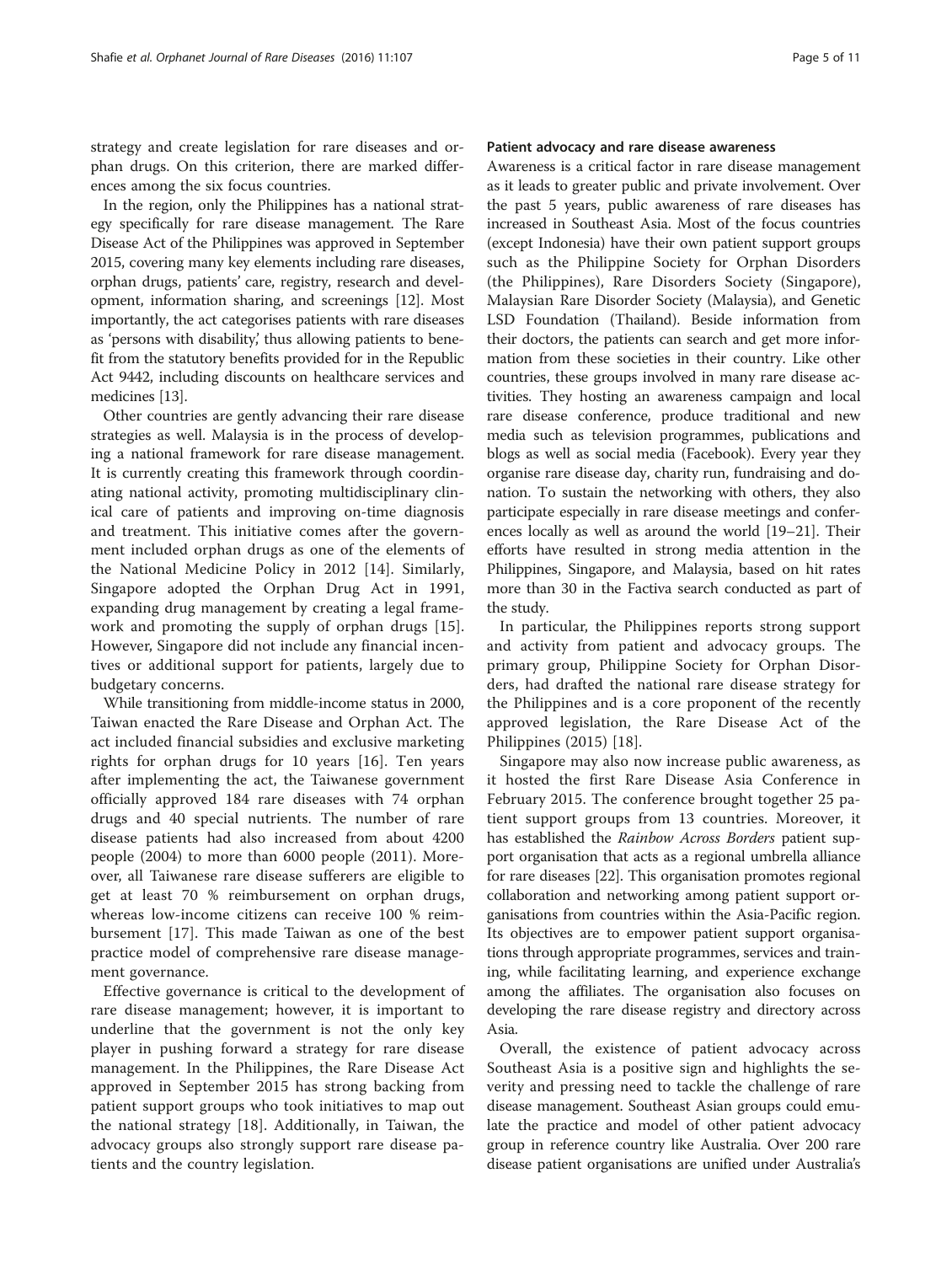National Alliance for rare diseases, named Rare Voices Australia (RVA) [[23\]](#page-10-0). RVA is established in 2012, which provides a strong common voice to promote for health policy and a healthcare system that works for those with rare diseases. It also work with a vast range of stakeholders including Federal and State governments, researchers, health professionals and industry to promote and advocate for equity within the health care system.

# Clinical expertise and patient management

Clinical expertise and patient management of rare diseases varies widely across the region, need to be improved. For example, patient registries are critical in the management of rare diseases; however, there are no national rare disease patient registries in the region. Rather, most countries have separate lists or databases in individual institutions or treating facilities. This leads to potential risks such as redundant entries of patients, producing incomplete data on the prevalence of rare diseases. No country has proposed improvements, except for Thailand who plans to create a nationwide database of lysosomal storage diseases.

In addition, there is a lack of clinical rare disease expertise across the region. There are only a limited number of genetic specialists and only a few institutional centres that offer specific services to treat rare diseases. For example, in Thailand, there are only 22 geneticists available to serve the whole population of 67 million people, with most of them located in major cities. Moreover, there is no professional society focused on rare diseases to support those specialists, collecting and sharing local experiences. As a result, genetic specialists often do not have the critical mass to influence the direction of funding and availability of specialised care.

In 2014, Care for Rare, a pan-Canadian research team has developed an online database named Phenome Central. It is created as a hub to bring doctors and scientists working on rare diseases together [[24](#page-10-0)]. This online database is a great initiative to help clinicians and rare disease scientists all over the world to share their case records and information in the database, which can be used by rare disease clinicians in SEA region.

## Funding

Funding in rare diseases is central to the discussion of rare disease management and reaches across key stakeholders, including patients, the government, and the private sector. Due to high cost of treatment for relatively few individuals, there are often worries that coverage of rare diseases will undermine the financial sustainability of private investment as well as a country's universal healthcare coverage. Government funding for rare disease treatments is limited and ad hoc across Southeast Asia. Only a small number of patients have access to

treatment. For example, the Malaysian government subsidises only certain enzyme replacement therapies and treatments such as alglucosidase alfa and elaprase. Moreover, this limited funding is only available for selected patients meeting a number of selective criteria for eligibility and only through hospitals run by the Ministry of Health [\[25](#page-10-0)]. Nonetheless, Malaysia is one of the few countries offering some form of public funding for rare diseases. In other countries, the large majority of rare disease financing is through industry subsidisation, employer benefits, charitable work or out-of-pocket payment. In Singapore, only a few rare disease patients receive subsidies from the industry, hospital funds, or Medifund, the national means-tested fund for indigent patients.

Another issue in the region is there is no systematic mechanism for rare disease funding and rather, a sporadic and inconsistent use of cost assessment frameworks to guide funding decisions. According to National Institute for Health and Care Excellence guidelines, a medical treatment is considered cost effective if the incremental cost-effectiveness ratio is below GBP 30,000 per qualityadjusted life year gained [[26\]](#page-10-0). By using this method, most orphan drugs are unlikely to be cost-effective. For example, treatment for infantile Pompe disease has an incremental cost-effectiveness ratio estimated at GBP 1,000,000, which is more than 30 times higher than the threshold [\[27](#page-10-0)]. For this reason, a fit-for-purpose process is needed which may consider other factors in addition to its cost-effectiveness. In Thailand, the ceiling threshold of incremental cost-effectiveness ratio is below THB160,000 per quality-adjusted life year. Yet, for Type 1 Gaucher disease, there were budget impacts and equity issues that rendered it a positive economic choice, despite the unattractive ICER (THB6,300,000 per quality-adjusted life year or 50 times greater than the cost-effectiveness threshold) [[28\]](#page-10-0). This success is expected to heighten awareness of funding authorities throughout the SEA region.

The message is that by concentrating on costs and its cost-effectiveness only, we will miss the broader picture behind the rare diseases management and equitable access to healthcare. Thailand's example may provide opportunities for other orphan drugs to be reimbursed as well. Furthermore, only small percentage of total health expenditure are allocated for rare disease treatment compared to other diseases; for example Europe and United States spends about 3.3 and 7.7 % respectively [[29, 30\]](#page-10-0).

# New-born screening of rare diseases

The onset of rare diseases typically occurs in children for 50 % of rare diseases [[6\]](#page-10-0). It is therefore a common procedure in most health facilities to screen newborn babies for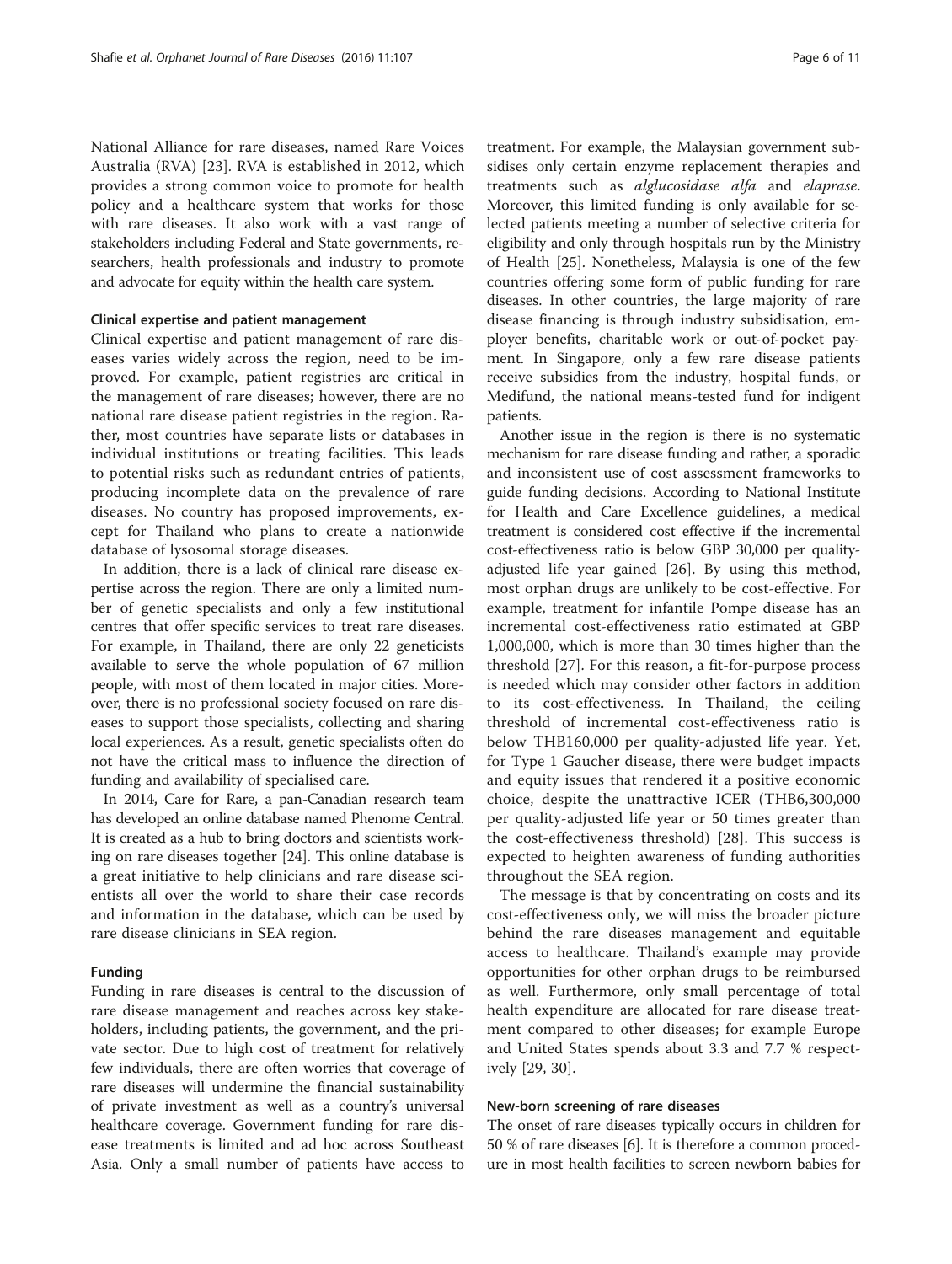selected congenital illnesses amenable to early intervention and treatment. Early intervention helps to prevent serious problems, as some medical conditions are indiscernible. Each of the focus countries, with the exception of Indonesia, has an established newborn screening policy with various degrees of funding, participation and implementation. In addition, the lack of access to reliable neonatal testing facilities and a limited number of specialists contribute to the delay of diagnosis. Many of the rare disease tests also must be sent abroad for analysis, which adds to the total cost of treatment.

In the Philippines, a new-born screening centre was established in 1997 to serve as the central laboratory that providing advanced tests for the National Comprehensive New-born Screening System [[31\]](#page-10-0). Even though the National Neonatal Screening Plan is in place, the approximately USD 12 out of pocket cost of neonatal screening is still a burden for many poor families as the annual income of Filipinos was less than USD 5000 per annum or around USD 13.7 per day in 2012 [[32, 33](#page-10-0)].

New-born screening began in Malaysia in 1980 with cord-blood screening for glucose-6-phosphate dehydrogenase deficiency [\[34\]](#page-10-0). Many of the newborn tests however are not mandatory including amino acid metabolism, fatty acid oxidation, and organic acid metabolism disorders. Malaysia expanded newborn screening which included inborn errors of metabolism. Nevertheless, the expanded tests are only available mainly in two centres (Institute for Medical Research and Centre for Advanced Analytical Toxicology Services) at the request by public hospitals and some private hospitals [\[34\]](#page-10-0). Additionally, Malaysia still faces a dearth of information and resources, which reduces the uptake of the newborn screening policy; these include a limited number of specialists and the perception among parents that new-born screening is optional.

Singapore provides more than 25 metabolic related screening tests for newborn babies under the National Expanded New-born Screening Programme. The programme offers screening of inborn errors of metabolism to all babies born in Singapore [\[35](#page-10-0)]. Nevertheless, more complex tests including lysosomal storage diseases are still sent to Japan and Taiwan as they have the only screening facilities for these types of disorders in Asia [\[36\]](#page-10-0).

# **Discussion**

From the broad overview of rare disease initiatives across the focus countries in SEA, we have developed the following observations and recommendations:

1. Rare disease management remains immensely challenging across the region, as costs remain high and resources are limited.

- 2. Countries in SEA are largely disparate in the advancement of rare disease management.
- 3. There are substantial improvement opportunities across all aspects.
- 4. It is important for each focus country to adopt and adapt best practices from around the world.
- 5. There is potential to organise a multi-stakeholder and multi-country approach and strategy to manage rare diseases efficiently.

The observations and recommendations highlight the opportunities for the region to leverage best practices within SEA and worldwide, in order to improve rare disease management on a country and regional level. However, the six focus geographies face huge challenges and thus, the effort should be on making incremental steps towards a regional model to manage rare diseases efficiently.

# Rare disease management remains immensely challenging across the region, as costs remain high and resources are limited

There are major barriers toward effective rare disease management worldwide. The challenging nature of rare diseases, most notably their low incidence rate, renders management difficult as the average annual cost per person works inverse to prevalence. Moreover, the increasing number of orphan drugs and budget impact continue to concern decision makers. As such, governments worldwide face a problem in prioritising funding for orphan drugs. In particular to Southeast Asia, over 45 million people in the region are estimated to suffer from rare diseases [[3\]](#page-9-0). However, Southeast Asia also shoulders other health challenges (e.g. cardiovascular disease) that are more common, and therefore more publicised. With fewer resources than those in many other areas of the world, the region has historically focused its health policy on ensuring primary and preventive care, acute care, and management of disease with high epidemiologic burden. The concentration on broadening access in such areas understandably leaves little room for funding, let alone discussions, on rare diseases. Despite limited prioritisation, horizontal and vertical equity arguments from various stakeholders, including patient advocacy groups, have elevated the need to tackle rare diseases across the region. We can accordingly observe that Southeast Asian countries consider rare diseases initiatives as in scope and salient, although current efforts are fragmented and dispersed across the region.

# Countries in southeast Asia are largely disparate in the advancement of rare disease management

While there are positive advancements throughout Southeast Asia, barriers remain and health systems differ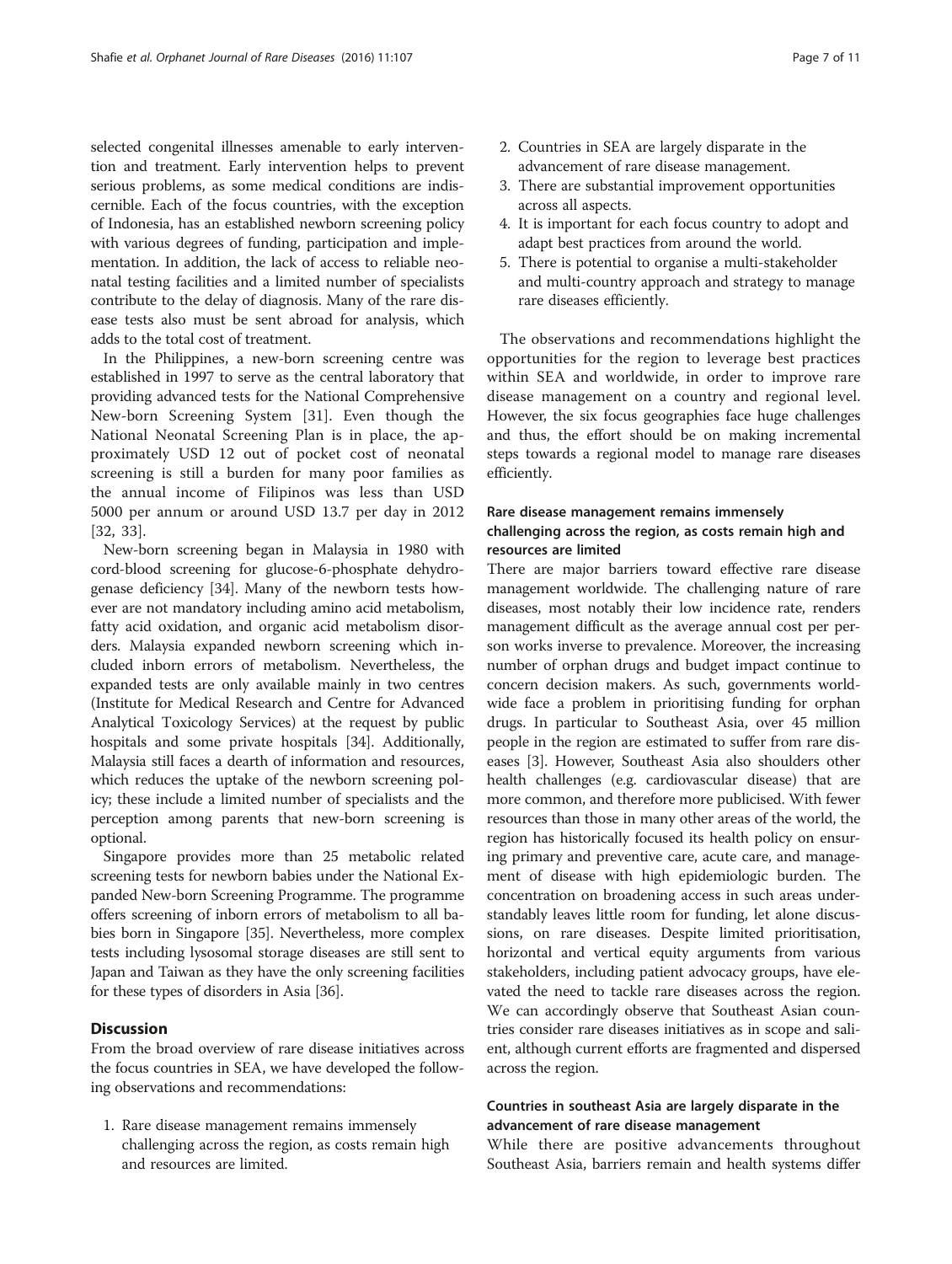widely across borders. Across the region, growing awareness of rare diseases is grounded on patient support and advocacy groups. In all of the focus countries, excluding Indonesia, there is at least one active patient support group, along with the regional alliance for rare diseases, Rainbow Across Borders. Despite this, there remain persistent limitations, including inadequate funding, lack of clinical expertise, and patient management.

With regard to the health system and governance, the six focus countries differ remarkably. Singapore spends 20 times more on health per capita than Vietnam, Indonesia, and the Philippines [[33](#page-10-0)]. In addition, Singapore covers 100 % of its population, while Indonesia, Vietnam, and the Philippines have significantly lower health coverages (48, 55, and 76 %, respectively) [\[37\]](#page-10-0). Despite this, the Philippines has made tremendous progress in formulating their rare disease national strategy, including a national definition of rare disease and comprehensive rare disease legislation. It included management of persons with rare diseases, designation of rare disease and orphan drug, role of agencies and incentives for rare diseases [[12](#page-10-0)]. While Singapore Orphan Drug Act has gazetted only management and supply of orphan drug information [\[15](#page-10-0)]. There is no formal governance structure for rare disease in Thailand, Vietnam, and Indonesia. Except for Indonesia, the other focus countries have an established national neonatal screening programme with various degree of participation. While Singapore and Thailand screen more than 97 and 100 % of their new-born babies respectively, the Philippines and Vietnam only screen 28 and 31 %, respectively [\[36\]](#page-10-0).

# There are substantial improvement opportunities across all aspects

Southeast Asia faces significant gaps across the rare disease management themes. With regard to the overarching health system, resources, outcomes, and funding differ widely, with most of the region prioritising chronic and communicable diseases. Given this, there may be muted political will and commitment to support rare diseases. While strong patient advocacy groups exist, the lack of patient registries with standardised information renders understanding the situation in the region difficult. In addition, there is a lack of infrastructure to support medical care intervention and limited standardisation of guidelines for treatment. Finally, the region also sees inequitable funding for treatments, with a strong perception that coverage of rare diseases will undermine the financial sustainability of current basic universal coverage systems.

Given these complexities, the focus geographies could substantially improve and develop stronger rare disease management platforms consisting of advocacy and awareness promotion, partnerships and sharing within and between countries, support for rare disease research, and holistic funding models. This could be developed with the combined effort of patients, families, and physicians, working with advocacy groups to help increase public and political awareness. In addition, countries could share available information for clinicians, researchers, and patients. Finally, it is feasible and crucial for the region to adopt and adapt best practices from around the world, and develop partnerships and regional cooperation across Southeast Asia and internationally.

# It is important for each focus country to adopt and adapt best practices from around the world

To develop a good national rare disease plan is not an easy task for many countries. Some other countries typically take a long journey from decision to elaborate a national rare disease plan to full or even partial implementation. Even many benchmark countries like Australia and Canada also have yet to reach the end of path (Fig. [1](#page-8-0)). Therefore, cooperation with regional and international is essential in rare disease management. SEA countries can adopt and adapt the best established practices and approaches from benchmark countries. A critical fallacy to be corrected is that countries must attain economic prosperity before focusing on rare diseases. For examples, Taiwan and South Korea were not top tier income nations before comprehensive support to rare disease was implemented.

Again, Taiwan is a good example of what is possible. The Rare Disease and Orphan Drug Act 2000, has enshrined special pricing rules and regulations. After 10 year of its implementation, the Taiwanese government officially approved 184 rare diseases with 74 orphan drugs and 40 special nutrients [[16](#page-10-0)]. Number of rare disease patients has also increased from about 4200 people (2004) to more than 6000 people (2011). Under this act, all Taiwanese rare disease sufferers are eligible to get at least 70 % reimbursement. Whereas for low-income citizens, they can receive 100 % reimbursement of actual orphan drugs and nutritional supplements expenses [[38\]](#page-10-0). SEA countries can adopt and adapt the Rare Disease Control and Orphan Drug Act of Taiwan which control their listing of covered orphan drugs and implement medical subsidies for patients with rare diseases [[39\]](#page-10-0).

# There is potential to organise a multi-stakeholder and multi-country approach and strategy to manage rare diseases efficiently

Management of rare disease should highlight the necessity comparable with other common diseases in term of treating rare disease sufferers, sharing information of registries, competencies, advocacy and awareness of the disease. Improvement of all these issues should be driven by all parties especially the government, economic realities,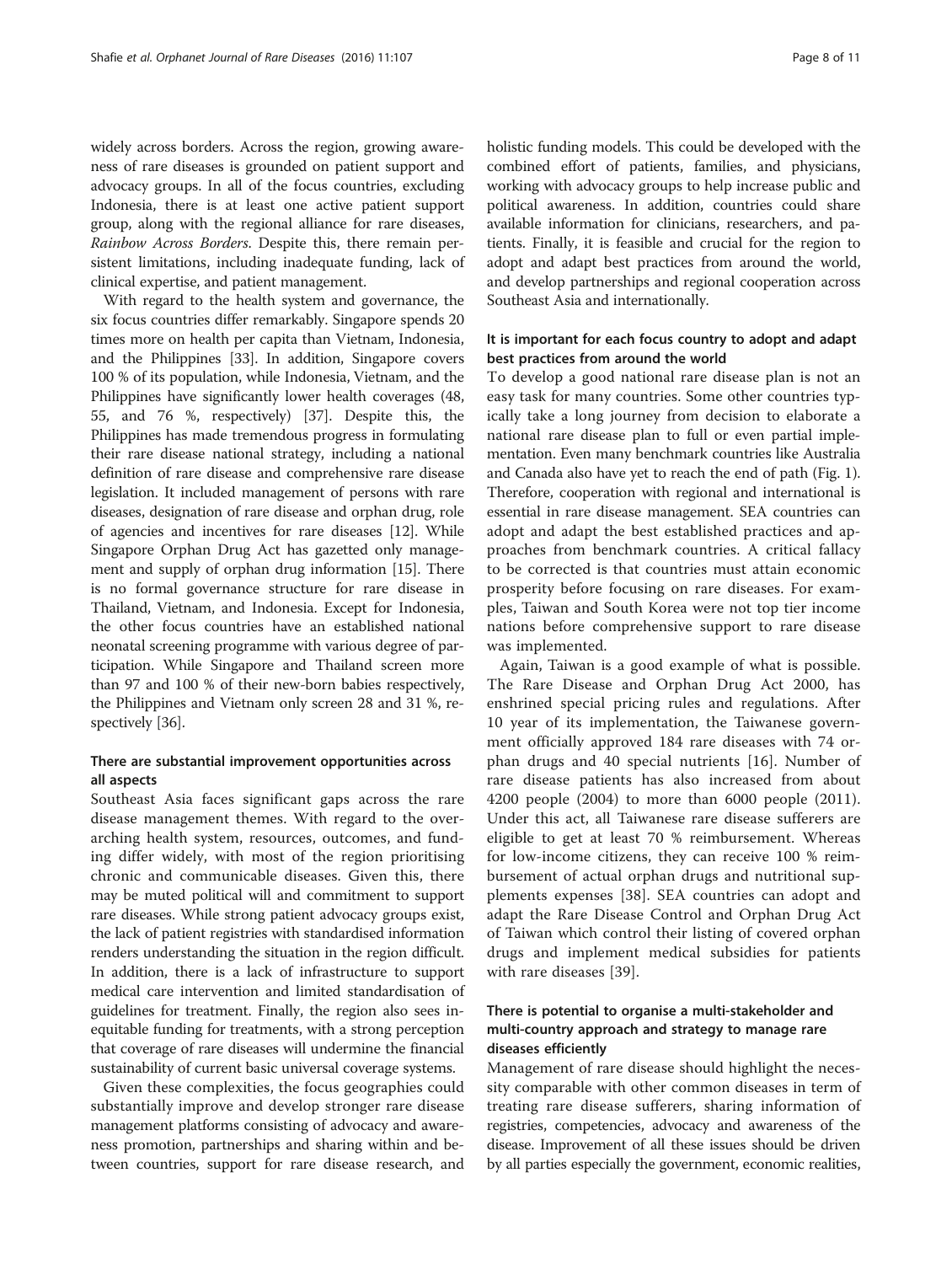<span id="page-8-0"></span>

political support, clinical expertise, industry as well as patient activism towards better patient outcomes (Fig. 2).

There are possibilities for SEA to improve cross border cooperation in rare disease support for instance free flow of goods, services, investment or capital and skilled labour. With all six initiatives, it can develop a regional model for rare disease to support rare disease registry, genetic database, training, education, awareness besides saving time and costs. Few incremental steps and focus actions are recommended and should be taken by Association of SEA Nations (ASEAN) towards comprehensive rare disease treatment and funding (Table [2\)](#page-9-0).

Nevertheless, the most important is the partnerships with government, policymakers, clinician, patient support groups and industry within and even between countries. Hopefully, these suggestions can be adopted and address some of the problems or issues in managing rare diseases and orphan drugs access.

# Conclusion

Generally, Southeast Asian countries have made significant progress in the management of rare disease, but there remain key areas for substantial development opportunities. We offer the following short and mediumterm suggestions with the underpinning belief that a country's progress of rare disease management is in parallel with the development of its universal healthcare system and infrastructure.

In the short term, focus countries should understand and leverage best practices and established approaches from around the world. In rare disease management, countries typically take a similar journey and thus there is no need to reinvent the wheel. More importantly, while best practice countries are relatively wealthy, many of them show it is not a prerequisite to building out rare disease management. Additionally, focus countries should support and leverage patient support and

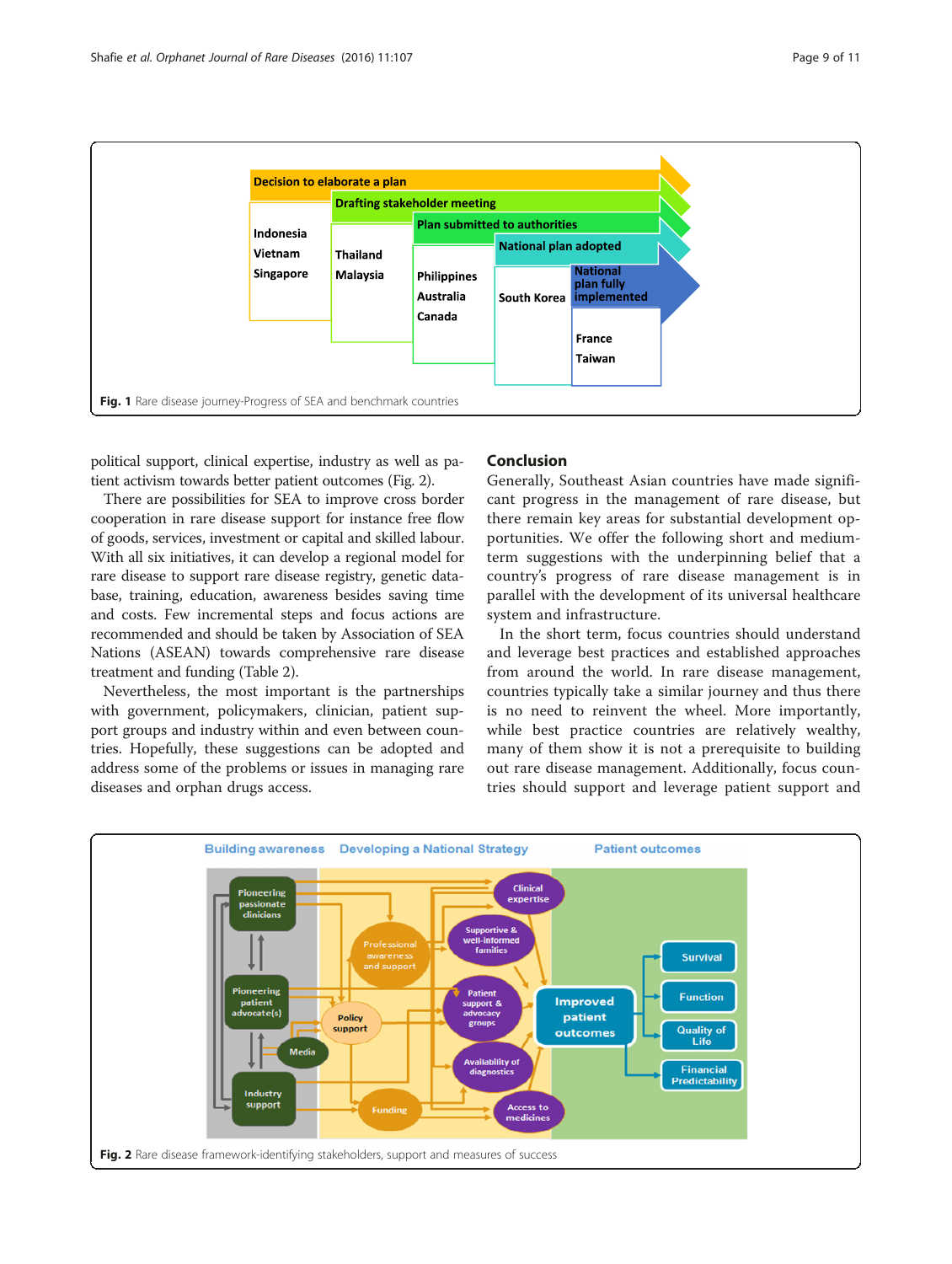<span id="page-9-0"></span>Table 2 Proposed focus actions for Association of SEA Nations (ASEAN)

| Promote equity and increase focus on: |  |  |  |
|---------------------------------------|--|--|--|
|                                       |  |  |  |

- a) develop a Rare Disease Plan,
	- b) establish ASEAN network on rare disease
	- c) continuous patient advocacy in ASEAN region;
- 2. Consistency of clinical services by:
	- a) developed standard treatment guidelines,
	- b) identify and invest in rare disease Centre of Excellence,
	- c) establish the national registry for rare disease patients
	- d) regional sourcing of orphan drugs for greater purchasing power;
- 3. Efficient research consortium with:
	- a) enough fund for research
		- b) genetic database to collect information from these unfortunate patients

advocacy groups. Highlighting the case for rare disease sufferers will help with sensitivity and understanding across different stakeholders. It will also move the needle forward on a comprehensive rare disease national strategy and legislation, including efforts for public and private funding.

In the medium term, it is crucial for the region turn to information sharing, partnerships, and ultimately a regional model. Each country might not have enough resources or even patients to tackle rare disease management. However, scale exists in aggregate to develop initiatives and share expertise, medicines, and technology. One-step could be to establish an ASEAN-wide rare disease network made up of clinicians, healthcare policymakers and advocacy groups. In addition, similar to the establishment of Rainbow Across Borders organisation, the region should continue region-wide patient advocacy for rare disease patients and increase awareness. Another incremental step should be centred on clinical services for consistency. Countries on a national and regional level should develop standardised treatment guidelines, identify and invest in centres of excellence, establish compatible national patient registries, enable information sharing as well as improve regional sourcing of drugs for greater purchasing power. Finally, research consortiums could be developed for greater efficiency. This should include increased funding for research into rare diseases and a creation of a genetic database to collect information from rare disease sufferers.

Ultimately, if the focus countries work together to manage rare diseases, the region will see an improvement of patient outcomes through better funding and community support, leading to a better understanding of rare disease patient needs and how to improve their daily experiences. This in turn will also improve the overall healthcare landscape of Southeast Asia.

## Limitations of the study

Public information and industry and statistical data are from sources we deem to be reliable based on current data

and historical trends. Information from communications and interviews are assumed reliable. Any such predictions are subject to inherent risks and uncertainties.

#### Abbreviations

AEC, ASEAN Economic Community; ASEAN, Association of SEA Nations; CAATS, Centre for Advanced Analytical Toxicology Services; ERT, Enzyme replacement therapy; FDA, U.S. Food and Drug Administration; GDP, Gross Domestic Product; GBP, British Pound; ICD, International Classification of Diseases; ICER, Incremental cost-effectiveness ratio; IEM, Inborn errors of metabolism; IMR, Institute for Medical Research; NBS, New born screening; QALY, Quality-adjusted life-year; SEA, Southeast Asia; THB, Thai Baht; UHC, Universal Health Coverage.

#### Acknowledgement

We acknowledge the assistance and expert from collaborators at all six focus countries.

#### Funding

Authors declared no funding received in the design, data collection, analysis and interpretation, writing and general conduct of the study.

# Availability of data and materials

Not applicable.

#### Authors' contributions

AAS and NC participated in the sequence alignment and drafted the manuscript. AS participated in the design of the study, sequence alignment and drafted the manuscript. JL participated in the design of the study. MZ participated in design of the study, sequence alignment and proof read. MAAH participated in the sequence alignment. All authors read and approved the final manuscript.

#### Competing interests

The authors declare that they have no competing interests.

## Consent for publication

Not applicable.

#### Ethics approval and consent to participate

The study was approved by Medical Research & Ethics Committee, Ministry of Health Malaysia (NMRR-14-1880-22900 (IIR).

#### Author details

<sup>1</sup>Social and Administrative Pharmacy, School of Pharmaceutical Sciences, Universiti Sains Malaysia, 11800 Minden, Penang, Malaysia. <sup>2</sup>School of Pharmacy, Monash University Malaysia, Jalan Lagoon Selatan, 47500 Bandar Sunway, Selangor, Malaysia. <sup>3</sup>Center of Pharmaceutical Outcomes Research, Faculty of Pharmaceutical Sciences, Naresuan University, Phitsanulok, Thailand. <sup>4</sup>School of Pharmacy, University of Wisconsin, Madison, WI, USA.<br><sup>5</sup>School of Penulation Hoalth, University of Queensland, Brisbane, OLD. School of Population Health, University of Queensland, Brisbane, QLD, Australia. <sup>6</sup>Health & Life Sciences, Asia-Pacific, Oliver Wyman, Singapore, Singapore.

# Received: 4 March 2016 Accepted: 27 May 2016 Published online: 02 August 2016

#### References

- 1. Institute of Medicine (US) Committee on Accelerating Rare Diseases Research and Orphan Product Development. Accelerating research and development. In: Field MJ, Boat TF, editors. Rare diseases and orphan products. Washington (DC): National Academies Press (US); 2010.
- 2. Kaplan W, et al. Priority medicines for Europe and the world-2013 update. WHO Library; 2013. [http://www.who.int/medicines/areas/priority\\_medicines/](http://www.who.int/medicines/areas/priority_medicines/MasterDocJune28_FINAL_Web.pdf) [MasterDocJune28\\_FINAL\\_Web.pdf.](http://www.who.int/medicines/areas/priority_medicines/MasterDocJune28_FINAL_Web.pdf) Accessed 25 Aug 2015.
- 3. Health Grades. Statistics by country for rare diseases. Right diagnosis 2015. [http://www.rightdiagnosis.com/r/rare\\_diseases/stats-country.htm](http://www.rightdiagnosis.com/r/rare_diseases/stats-country.htm). Accessed 21 Sept 2015.
- 4. Cho B-K, Tominaga T. Moyamoya disease update. 1st ed. Japan: Springer; 2010. p. 387.